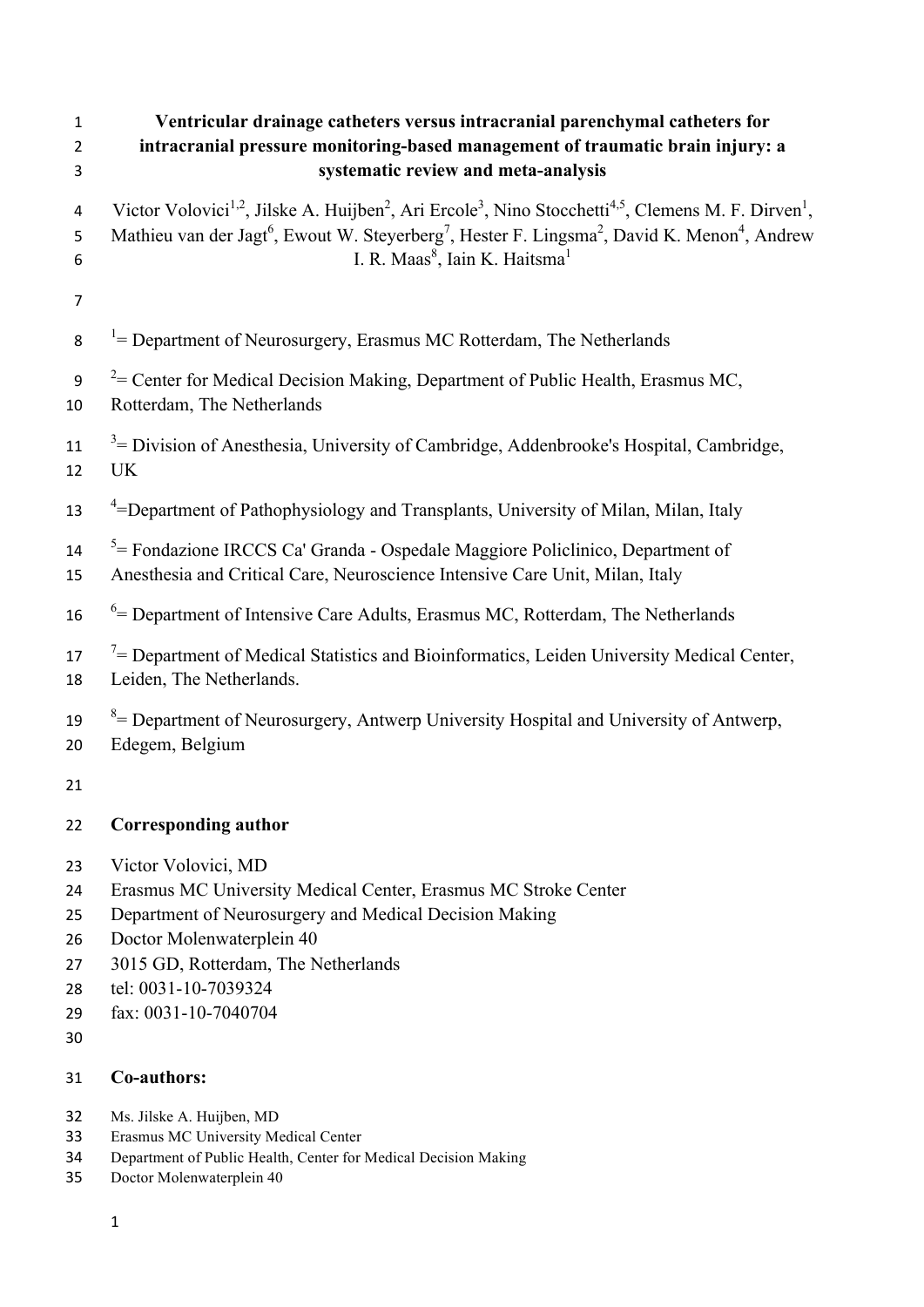- 3015 GD, Rotterdam, The Netherlands
- tel: 0031-10-7039324
- fax: 0031-10-7040704
- email: j.a.huijben@erasmusmc.nl
- 
- Dr. Ari Ercole, MD, PhD
- Division of Anesthesia, University of Cambridge, Addenbrooke's Hospital, Cambridge, UK
- 8 Box 93, Addenbrooke's Hospital, Hills Road, Cambridge CB2 0QQ
- Tel: +44 (0)1223 217889
- Fax: +44 (0)1223 217887
- 11 E-mail:  $\frac{ae105}{@cam.ac.uk}$
- Prof. Nino Stocchetti, MD, PhD
- Fondazione IRCCS Ca' Granda Ospedale Maggiore Policlinico, Department of Anesthesia and Critical Care,
- Neuroscience Intensive Care Unit, Milan, Italy
- Via Francesco Sforza 28, 20122 Milano
- Tel: +39 0255034422
- 17  $\qquad \qquad$  Fax:  $n/a$
- E-mail: nino.stocchetti@policlinico.mi.it
- 
- Prof. Clemens M. F. Dirven, MD, PhD
- Erasmus MC University Medical Center
- Department of Neurosurgery
- Doctor Molenwaterplein 40
- 3015 GD, Rotterdam, The Netherlands
- tel: 0031-10-7035993
- fax: 0031-10-7040704
- 27 email: c.dirven@erasmusmc.nl
- 
- Dr. Mathieu van der Jagt, MD, PhD
- Erasmus MC University Medical Center
- Department of Intensive Care Adults
- Doctor Molenwaterplein 40
- 3015 GD, Rotterdam, The Netherlands
- tel: 0031-10-7035993
- fax: 0031-10-7040704
- email: m.vanderjagt@erasmusmc.nl
- 
- Prof. Ewout W. Steyerberg, PhD
- Department of Medical Statistics and Bioinformatics, Leiden University Medical Center, P.O. Box 9600
- 2300RC Leiden, The Netherlands
- Tel: +31 71 5269712
- Fax: N/A
- E-mail: e.steyerberg@erasmusmc.nl
- 
- Dr. Hester F. Lingsma, PhD
- Erasmus MC University Medical Center
- Department of Public Health, Center for Medical Decision Making
- Doctor Molenwaterplein 40
- 3015 GD, Rotterdam, The Netherlands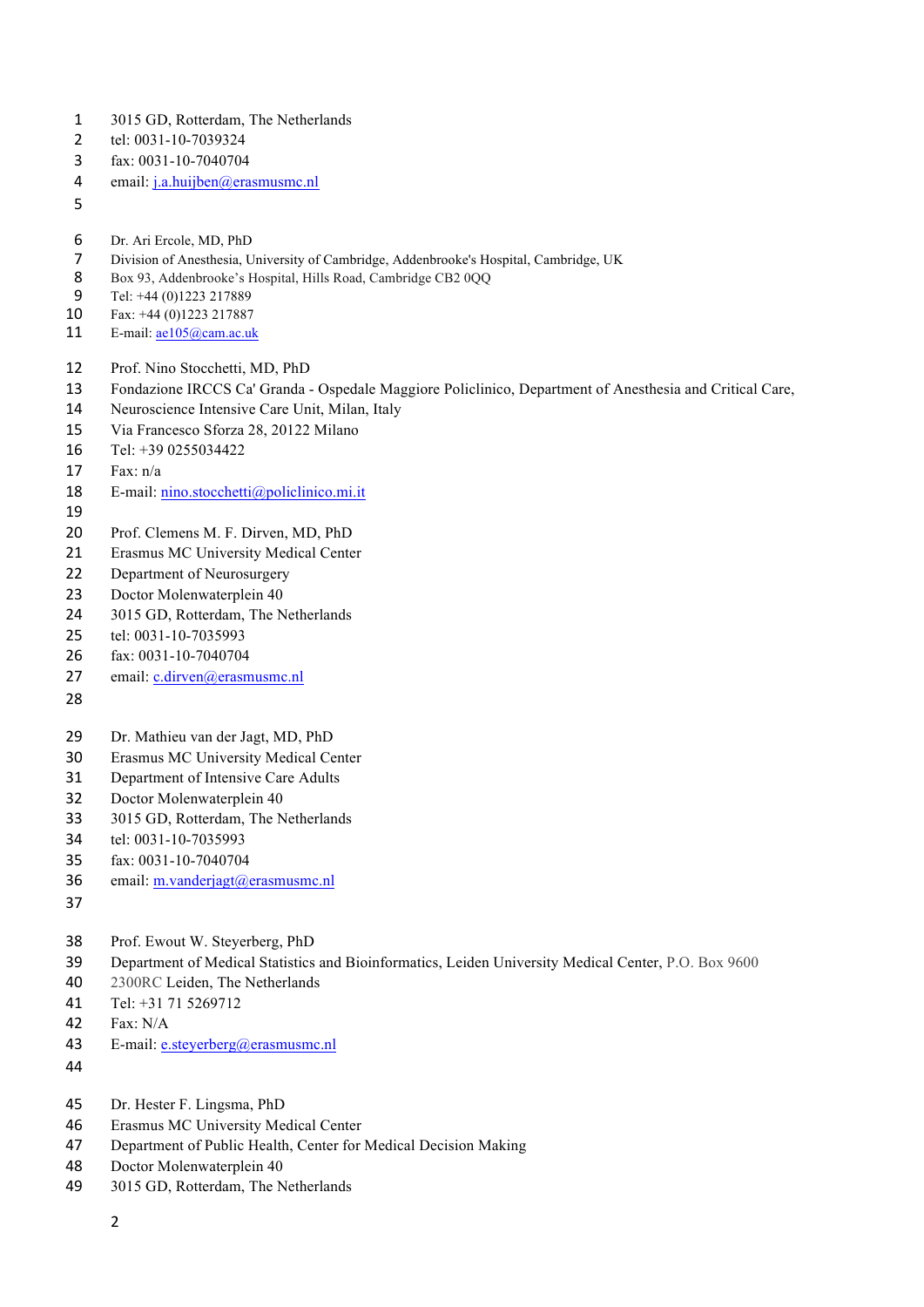| 1 |  | tel: 0031-10-7039324 |  |
|---|--|----------------------|--|
|   |  |                      |  |

- fax: 0031-10-7040704
- email: h.lingsma@erasmusmc.nl
- 
- Prof. David K. Menon, MD, PhD
- Division of Anesthesia, University of Cambridge, Addenbrooke's Hospital, Cambridge, UK
- Box 93, Addenbrooke's Hospital, Hills Road, Cambridge CB2 0QQ
- Tel: +44 (0)1223 217889
- Fax: +44 (0)1223 217887
- E-mail: dkm13@cam.ac.uk
- Prof. Andrew I. R. Maas
- Department of Neurosurgery, Antwerp University Hospital and University of Antwerp, Wilrijkstraat 10
- 2650 Edegem, Belgium
- Tel: +32 (0)3 821 30 00
- 15  $\qquad \qquad$  Fax:  $n/a$
- E-mail: Andrew.Maas@uza.be
- Dr. Iain K. Haitsma, MD
- Erasmus MC University Medical Center
- Department of Neurosurgery
- Doctor Molenwaterplein 40
- 3015 GD, Rotterdam, The Netherlands
- tel: 0031-10-7039324
- fax: 0031-10-7040704
- 25 email: i.haitsma@erasmusmc.nl
- 
- 
- 
- 
- 
- 
- 
- 
- 
- 
- 
- 
- 
- 
- 
- 
- 
- 
- 
-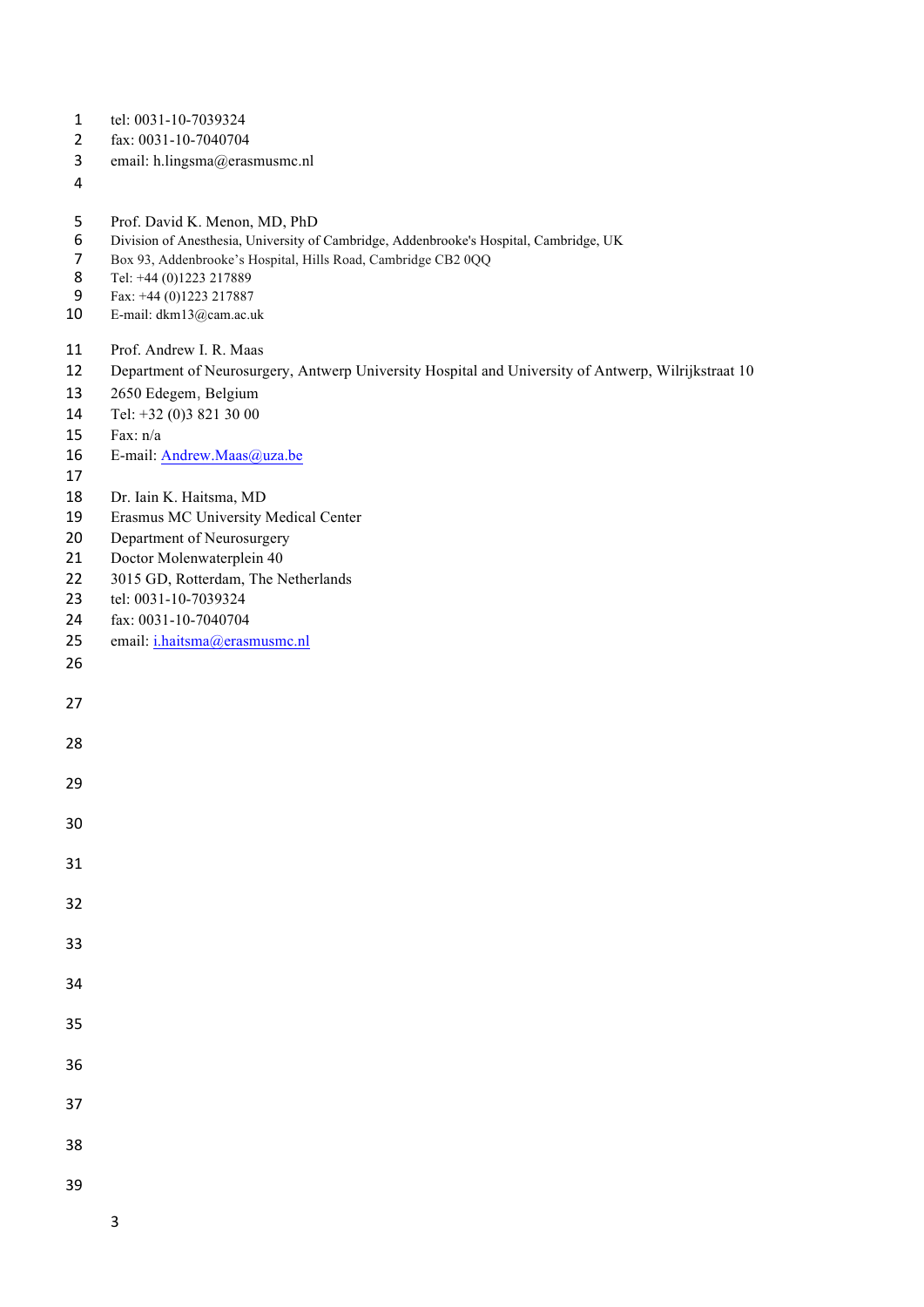## **Abstract:**

- Intracranial pressure (ICP) monitoring is one of the mainstays in the treatment of severe
- traumatic brain injury (TBI), but different approaches to monitoring exist. The aim of this
- systematic review and meta-analysis is to compare the effectiveness and complication rate of
- ventricular drainage (VD) versus intracranial parenchymal (IP) catheters to monitor and treat
- raised ICP in patients with TBI.
- Pubmed, EMBASE, Web of Science, Google Scholar and the Cochrane Database were
- searched for articles comparing ICP monitoring-based management with VDs and monitoring
- with IP monitors until March 2018. Study selection, data extraction and quality assessment
- were performed independently by two authors. Outcomes assessed were mortality, functional
- outcome, need for decompressive craniectomy, length of stay, overall complications, such as
- infections, and hemorrhage. Pooled effect estimates were calculated with random effects
- models and expressed as relative risk (RR) for dichotomous outcomes and mean difference
- (MD) for ordinal outcomes, with corresponding 95% confidence intervals (CI).
- Six studies were included: 1 randomized controlled trial and 5 observational cohort studies.
- Three studies reported mortality, functional outcome and the need for a surgical
- decompression, three only reported complications. Quality of the studies was rated as poor,
- with critical or serious risk of bias. The pooled analysis did not show a statistically significant
- difference in mortality (RR=0.90, 95% CI=0.60 to 1.36, p=0.41) or functional outcome
- 20 (MD=0.23, 95% CI=0.67 to 1.13, p=0.61). The complication rate of VDs was higher
- 21 (RR=2.56, 95% CI=1.17 to 5.61,  $p= 0.02$ ) and consisted mainly of infectious complications,
- i.e. meningitis.
- VDs caused more complications, particularly more infections but there was no difference in
- terms of mortality or functional outcome between the two monitoring modalities. However,
- the studies had a high risk of bias. A need exists for high quality comparisons of VDs versus
- IP monitor-based management strategies on patient outcomes.
- **Keywords**: ICP monitoring; Ventricular Catheters; Intraparenchymal monitors; Monitoring Devices; Patient Outcomes; Severe TBI
- 
- 
- 
- 
- 
-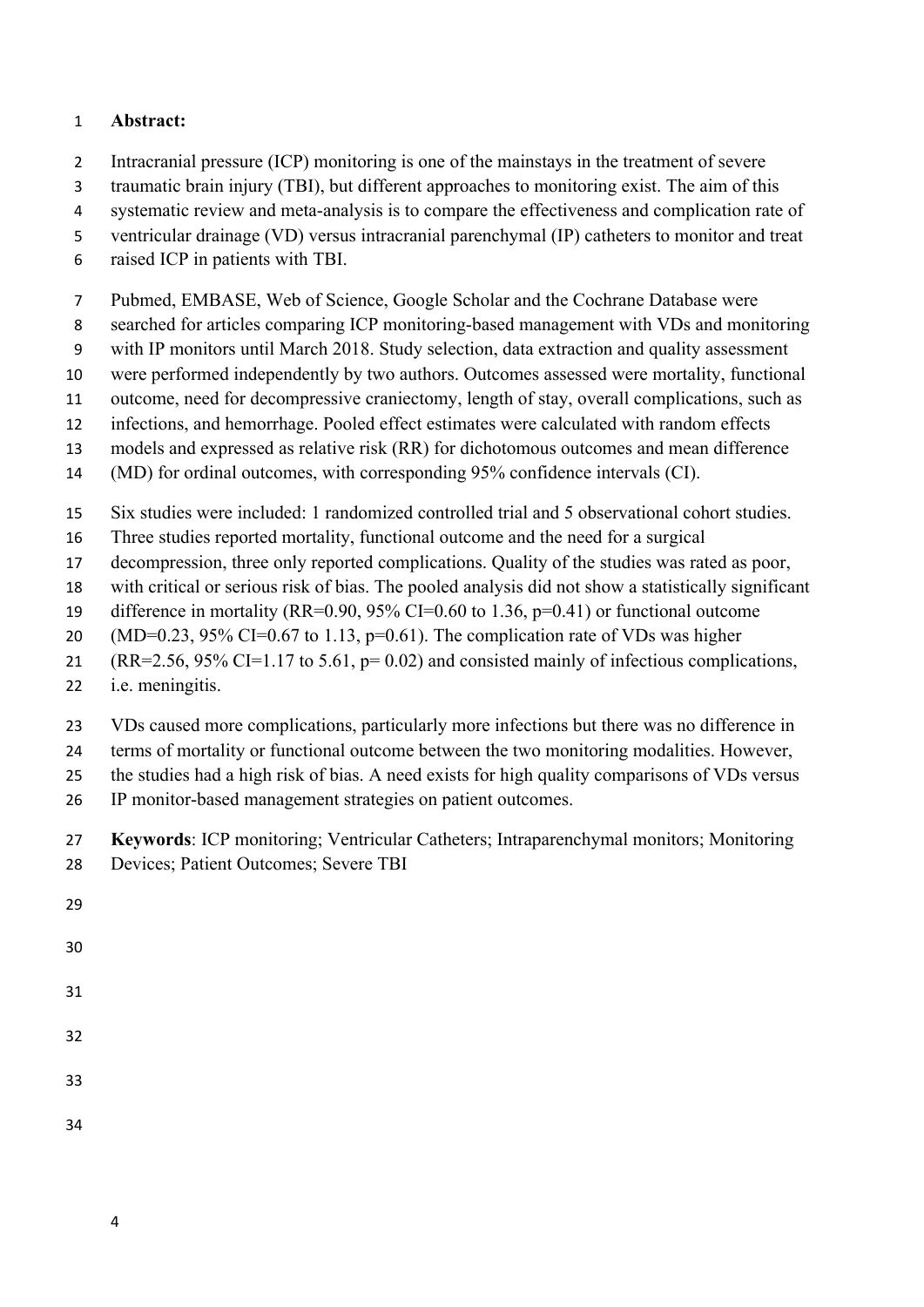### 

# **Introduction**

- Intracranial pressure (ICP) monitoring is one of the mainstays of current severe traumatic
- brain injury (TBI) treatment at the ICU and guidelines recommend using ICP monitoring in
- 5 order to reduce mortality.<sup>1</sup>
- There is a wide range of intracranial pressure sensors. Two types are most commonly used:
- Ventricular drainage (VD) and intraparenchymal catheters. The IP monitor catheters require a
- small opening in the skull and their small diameters cause little damage to the brain
- parenchyma. They have a low risk of infection and other complications, such as intracerebral
- 10 hemorrhage.<sup>2</sup> The insertion of a ventricular catheter, usually into the frontal horn of the right
- lateral ventricle, requires a relatively larger opening and is thought to cause more damage to
- 12 brain tissue than the insertion of a smaller parenchymal sensor.<sup>3</sup> VDs fulfill two objectives:
- besides monitoring, they permit drainage of CSF, thereby acting as an ICP-lowering
- intervention. However, this is accomplished at the expense of an increased risk of infections
- 15 and complications.<sup>2</sup>
- Not much is known about the superiority of one method over the other in terms of patient
- outcomes. In the second Brain Trauma Foundation Guidelines edition of 2000, in which this
- topic was addressed, no clear recommendation was made and in subsequent editions the topic
- 19 was no longer addressed due to lack of evidence.<sup>4</sup> However, recently, a randomized controlled
- trial (RCT) was conducted, the first of its kind, that suggested the superiority of VDs over IP
- monitors on patient outcomes. Next to this single RCT, several observational studies have
- been published.
- The aim of this study was to review the available evidence on the effectiveness and
- complication rate of VD versus IP-monitor-guided treatment of raised ICP in patients with
- TBI.
- 

# **Materials and methods**

28 A protocol has been published on Prospero.<sup>5</sup>

## **Search strategy**

- Searches were not restricted by date, language or publication status. In collaboration with an
- information specialist from the Erasmus MC library we developed a search strategy
- (Appendix 1). We performed the search in MEDLINE, EMBASE, ISI Web of Science,
- Pubmed and Google Scholar, from the first publicly accessible date of a particular database
- until March 1st, 2018. Ongoing studies were searched on clinicaltrials.gov. Grey literature
- was screened using Google Scholar and ISI Web of Science. Reference lists of all relevant
- trials were hand searched and experts in the field that had previously published on this matter
- were contacted for unpublished literature on this topic.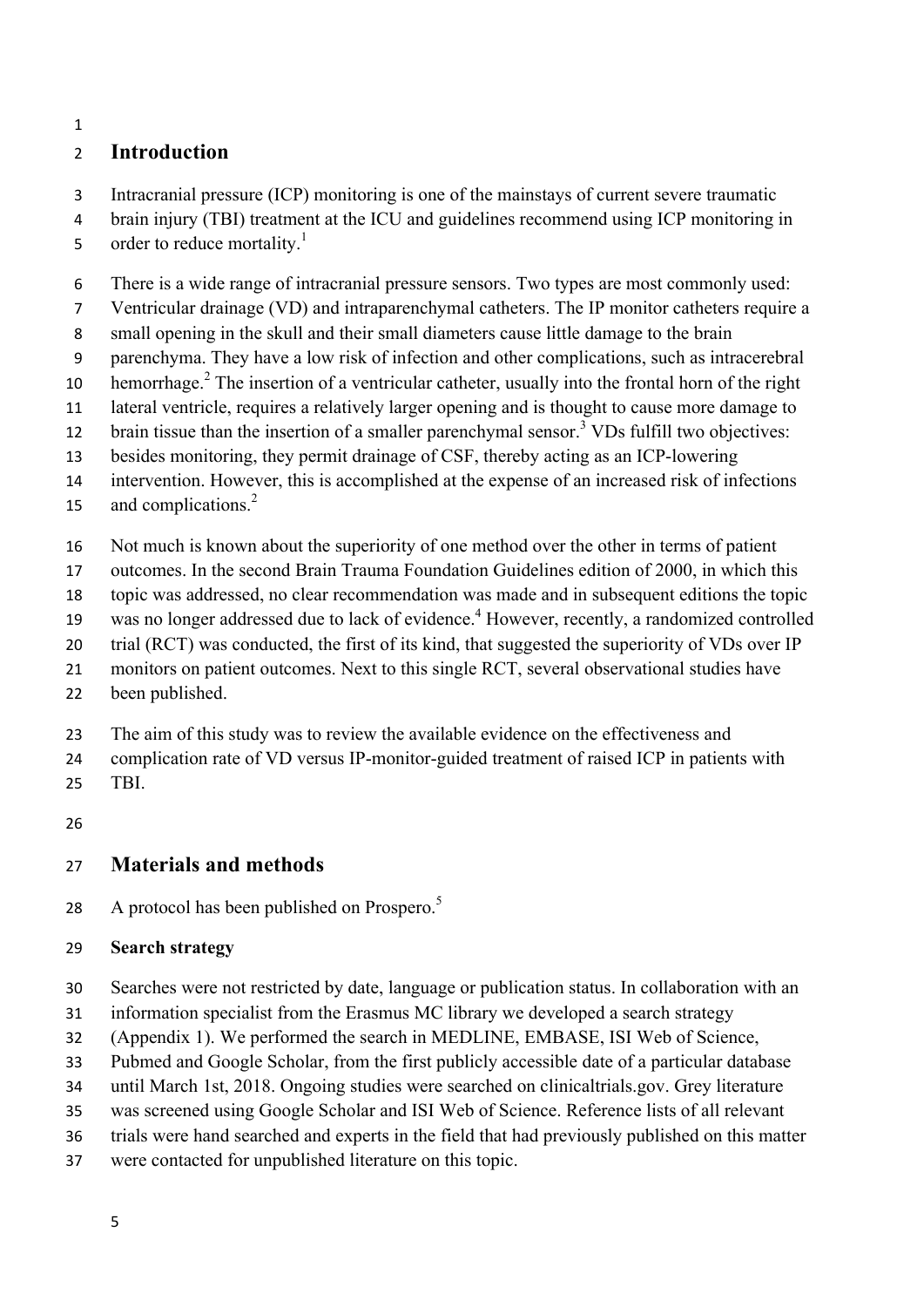#### **Ethical approval and consent**

This study did not require ethical approval.

### **Inclusion criteria and study selection**

- Given the expected scarcity of available literature on the topic, we included next to RCTs -
- prospective and retrospective observational studies that described a direct comparison
- between patients with VDs and patients with IP monitoring and that reported either mortality,
- functional outcomes or complications. Inclusion criteria were: (1) mainly adult population, (2)
- severe or moderate TBI on admission defined as a Glasgow coma score (GCS) <=12 and (3)
- closed head injury
- Exclusion criteria were (1) penetrating or blast TBI, (2) studies with a predominantly
- paediatric population, (3) studies without VD and IP comparisons and (4) studies on external
- lumbar drainage
- For studies with mixed populations, including mixed ages (i.e. adults and children) and mixed
- injury types (i.e. TBI and stroke) we included studies in which the results for our population

of interest were presented separately, or in which at least 85% of the participants represented

- our population of interest.
- Considering mixed injury types, one exception was made in the case of the secondary
- outcomes, i.e. infections, haemorrhage and catheter malfunctions. Since we did not expect any
- differences between mixed injury types (i.e. ischaemic stroke and severe TBI) in terms of
- complications when either device was used. We therefore chose to pool all studies that
- compared complications in patients with an VD and those with an IP monitor in mixed injury
- types, even if the population represented < 85% severe TBI.
- The first phase involved screening the titles and abstracts (Appendix 3). Studies unrelated to
- the topics of VDs versus IP monitoring or TBI were excluded. In the second phase the
- remaining abstracts were screened for the inclusion and exclusion criteria.
- In the final sifting phase, the full text of the remaining studies was reviewed. Conflicts were
- resolved by discussion until a final decision was reached.
- 

## **Data extraction and risk of bias assessment**

- Each study was assessed by two investigators (VV, IH) and the data was extracted in a matrix
- consisting of trial details, such as: trial name and date, trial design, author contact
- information, inclusion and exclusion criteria, adherence to a published protocol, number of
- patients, duration of intervention, mean age of patients, mean GCS, percentage of severe TBI,
- male to female ratio, whether the groups were comparable or not and the effect size and
- confidence intervals for the primary and secondary outcomes individually (Appendix 2).
- Finally, potential sources of bias and sources of funding were noted.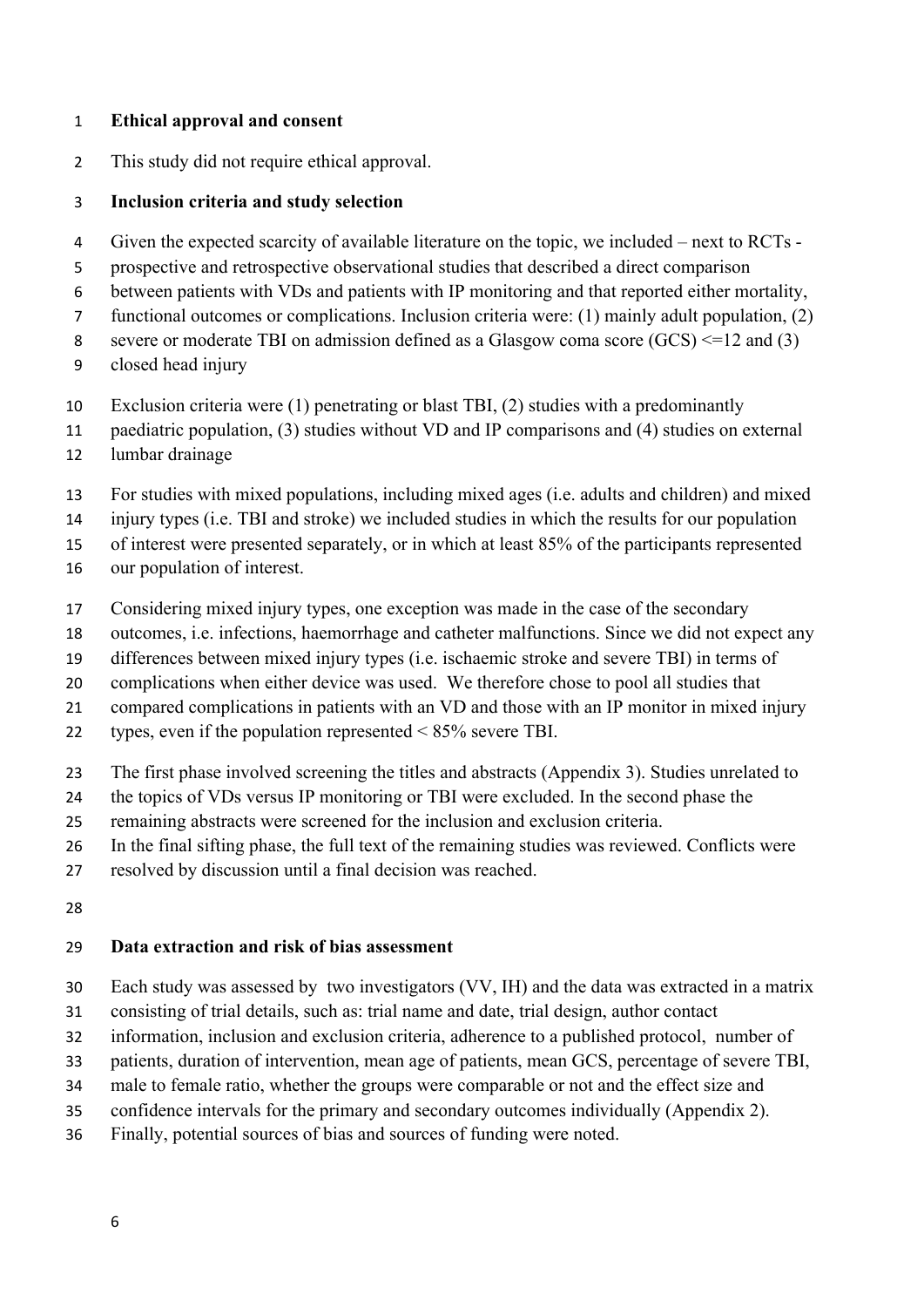- Quality assessment was performed by two authors independently (VV and JH). For the RCTs
- 2 we used the Cochrane Collaboration's Risk of Bias Assessment  $Tool<sup>6</sup>$  (assessing the risk of
- bias as high/low or unknown for each domain) tool and for observational trials the ROBINS-I
- 4 Cochrane tool<sup>7</sup> (assessing the studies as low/moderate/serious or critical risk of bias for each
- domain and overall) (Appendix 4).
- 

# **Outcomes**

- The primary outcomes were mortality and functional outcome at 6 months or final follow-up if earlier, defined by the Glasgow Outcome Scale/Extended (GOS/E).
- The secondary outcomes examined were: the need for decompressive craniectomy during ICU
- 11 stay; the hospital and Intensive Care Unit (ICU) Lengths Of Stay (LOS); monitoring duration;
- device failure at any time point; all complications; infections, however defined in the paper;
- intracranial haemorrhage; and the number of episodes of refractory intracranial hypertension
- (RICH), defined as uncontrollable intracranial hypertension by conventional means requiring
- an increase in therapy intensity, either medical or surgical.
- We anticipated that all outcome data will be dichotomous. As such, for each study, we have
- extracted the number of participants receiving each device and the number of events (i.e. n/N) or the GOS mean differences.
- For the hospital and ICU LOS we calculated the mean difference between groups and the 95% CI.
- 
- 

# **Statistical analyses**

- The relative risk (RR) and corresponding 95% Confidence Interval (CI) were extracted for
- mortality, need for decompressive craniectomy, overall complications (specifically for device
- failure, infection and haemorrhage), when available and otherwise calculated.
- The pooled RR and corresponding 95% CI was then determined using the Mantel-Haenszel
- approach, and its significance as the true effect estimate was assessed against the null
- hypothesis RR overall=1 using the z test. Statistical evidence for heterogeneity between
- studies was assessed using the O-test and the  $I^2$  index estimated the between-study variability.
- We used the random effects model for all analyses, as considerable heterogeneity may exist
- despite the absence of statistical evidence of this, especially in studies with small sample
- sizes.
- 34 For the outcomes reported as mean difference  $(MD) \pm$  standard deviation  $(SD)$ , we used the
- 35 inverse variance method to obtain the pooled MD. In this case we also used the O-test and  $I^2$
- 36 index to estimate statistical heterogeneity between studies. The outcomes were ICU and
- hospital LOS, mean monitoring duration and mean GOS for each group.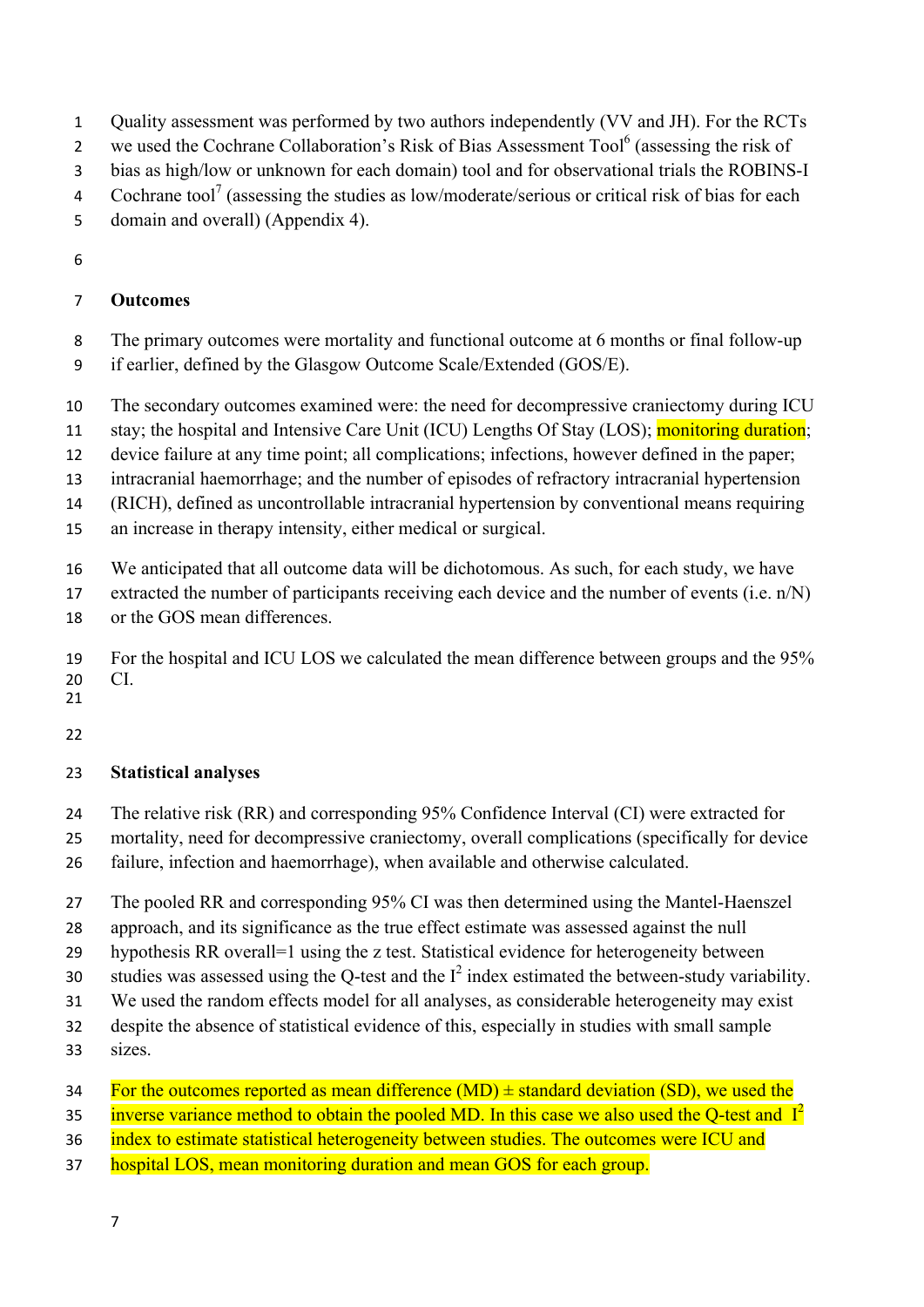- 1 Review Manager (RevMan, Cochrane Collaboration, version 5.3) was used for data synthesis.
- 2

### 3 **Results**

- 4 Study characteristics
- 5 1208 studies underwent abstract screening. Among these, 37 were screened full text
- 6 (Appendix 3). Six studies were included and characteristics of patients extracted (Appendix 2)
- 7 with 3968 enrolled patients in total (minimum 122 patients<sup>8</sup>, maximum 2562 patients<sup>9</sup>). One
- 8 of these was an RCT, the rest were retrospective observational cohorts. Three studies included
- 9 data on mortality, functional outcome, LOS and surgical decompression, the other three
- 10 reported only complications.
- 11 Primary outcome
- 12 Three studies with 3013 patients reported mortality rates.  $8-10$  When the results were
- 13 aggregated, mortality was not different between VD and IP monitors (RR=0.90, 95% CI=0.60
- 14 to 1.36, p=0.63). There was substantial heterogeneity ( $I^2 = 76\%$ , p value of the Q test=0.01)
- 15 (*Figure 1a*).
- 16 In the analysis of studies reporting functional outcome at the end of follow-up, 2 papers
- 17 involving 451 patients described functional outcome data using the mean GOS difference.<sup>8, 10</sup>
- 18 When the results were aggregated, mean GOS was not different between the two interventions
- 19 (Mean Difference (MD) =  $0.23$ ,  $95\%$  CI =  $-0.67$  to 1.13, p= $0.61$ ). Heterogeneity was high (Q
- 20 test p= $0.003$ ,  $I^2$ =89%) (*Figure 1b*).
- 21 We contacted the authors of the Kasotakis et al study<sup>10</sup> in order to obtain the absolute
- 22 numbers of the functional outcome, but the data on these outcomes were not available
- 23 anymore.
- 24 Aiolfi et al<sup>9</sup> only described the absolute numbers for patients functionally independent at
- 25 discharge. For the 2562 patients described, there was no difference regarding this number
- 26 between the two groups patients at discharge  $(RR= 0.97, 95\% \text{ CI} = 0.83 \text{ to } 1.13)$ .
- 27 Secondary outcomes
- 28 Three studies including 3968 patients examined the risk of needing a surgical decompression
- 29 in both groups. <sup>8-10</sup> There was no difference between the groups (RR= 0.79, 95% CI= 0.56 to
- 30 1.10, p=0.16). Heterogeneity was large (Q-test p=0.005;  $I^2$ =81%) (*Figure 2a*).
- The mean LOS in the hospital<sup>8-10</sup> did not differ between groups with no heterogeneity (MD=
- 32 0.02, 95% CI= -0.42 to 0.46, p=0.93; Q-test p=0.80;  $I^2=0\%$ ). The mean ICU length of stay
- 33 was shorter in the IP group (MD= 1.09, 95% CI= 0.41 to 1.78, p=0.002).<sup>8-10</sup> Heterogeneity
- 34 was low (  $Q$ -test:  $p=0.25$ ,  $I^2 = 28\%$ ) (*Figure 2b and 2c*).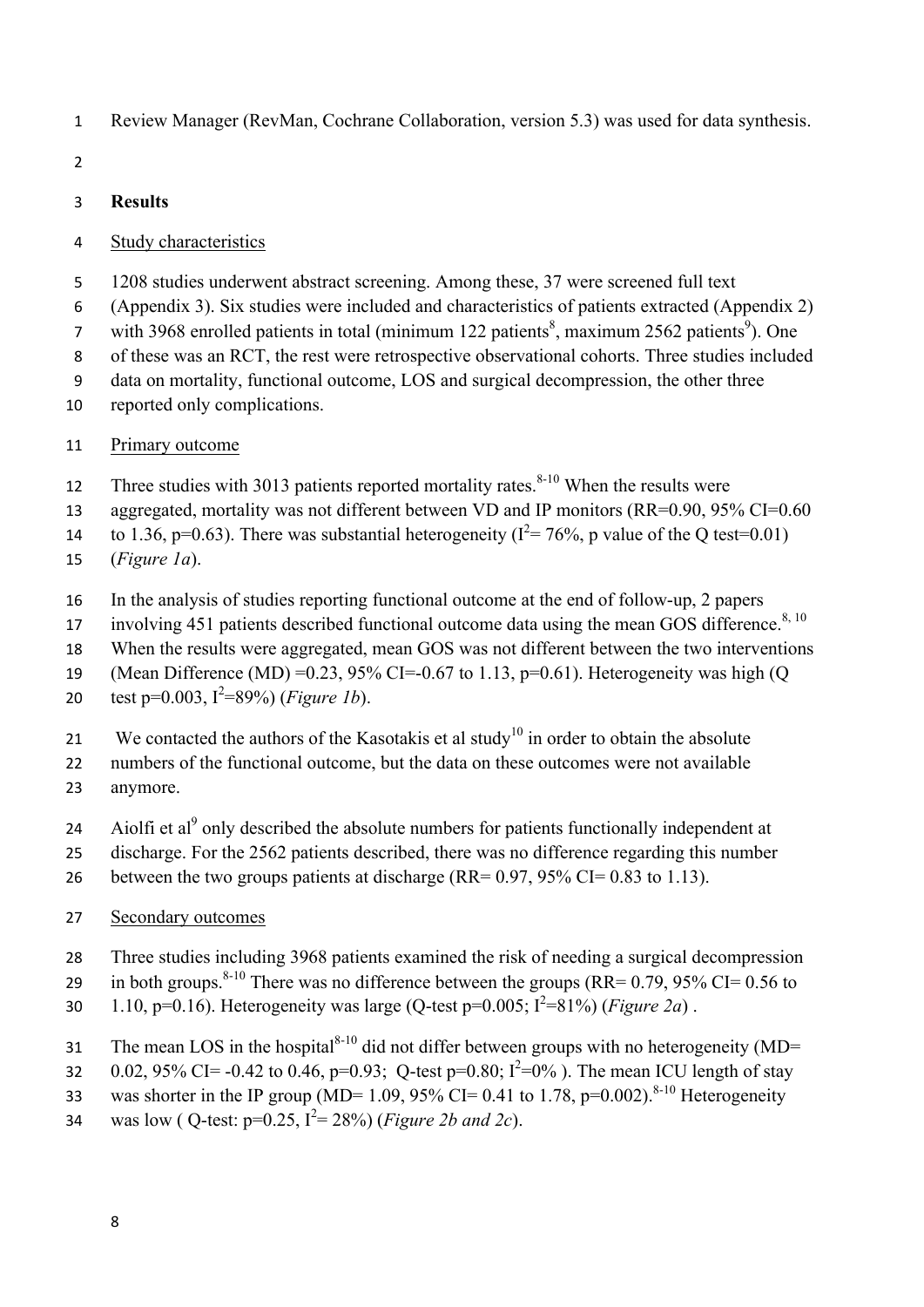- Two papers including 499 patients reported the mean monitoring duration for both groups.<sup>8, 10</sup>
- 2 This did not differ when the results were pooled (MD=  $1.78$ ,  $95\%$  CI=  $-1.55$  to  $5.11$ ,  $p=0.29$ ).
- there was large statistical heterogeneity (Q-test: p < 0.00001,  $I^2=96\%$ ) (*Figure 3e*).
- Three studies including 607 patients reported device failures<sup>8, 10, 11</sup> and there was no
- 5 difference between the two groups in this respect (RR=0.98, 95% CI= 0.35 to 2.69, p=0.96).
- 6 There was a low level of statistical heterogeneity (O-test p=0.13,  $I^2 = 52\%$ ) (*Figure 3d*).
- Six reports including 3968 patients reported overall complications.<sup>2, 8-12</sup> Five reports including
- 8 1406 patients reported infections of the device, hemorrhage and 'all complications'.<sup>2, 8, 10-12</sup>
- 9 With regard to all complications, the VD group fared worse than the IP monitor group
- 10 (RR=2.56, 95% CI=1.17 to 5.61,  $p= 0.02$ ). Statistical heterogeneity was high (O-test  $p<$
- 11  $0.00001$ ,  $I^2=91\%$ ) (*Figure 3a*). Regarding infections<sup>2, 8, 10-12</sup> in particular, such as meningitis
- 12 and ventriculitis, VD patients were more at risk (RR=7.09, 95% CI= 2.64 to 19.04, p=0.0001),
- 13 without evidence of statistical heterogeneity (O-test p=0.59,  $I^2 = 0\%$ ) (*Figure 3b*). The VD
- group was also more at risk for hemorrhage (RR=2.64, 95% CI= 1.05 to 6.63, p=0.04),<sup>2, 8, 10-12</sup>
- 15 without evidence of statistical heterogeneity (O-test,  $p=0.94$ ,  $I^2=0\%$ ) (*Figure 3c*).
- 16 Episodes of RICH were only reported by one paper<sup>8</sup>, and thus did not lend themselves to a
- 17 pooled analysis. The RR was 0.41, with a 95% CI ranging from 0.24 to 0.70.
- 18 Risk of bias
- 19 The overall quality of the studies is poor (Appendix 4), with one underpowered RCT ( $N=122$ )
- 20 with high risk of bias with regard to blinding of trial personnel and of the outcome assessors.
- 21 Of the 5 observational studies, 2 were judged as serious risk of bias and the other 3 were
- 22 deemed at critical risk of bias according to the methodological assessment.
- 23 The risk of bias for the RCT was low on most domains, except blinding of study personnel,
- 24 which is inherently impossible given the nature of the intervention and the blinding of
- 25 clinicians to the intervention in the clinical phase. The retrospective observational cohorts
- 26 were judged as having overall serious<sup>9</sup> and critical risk of bias respectively.<sup>2, 10, 11</sup>
- 27 The criterion blinding could not be rated in the Cochrane tool since the monitoring device is 28 identifiable when placed.

## 29 **Discussion**

- 30 This is the first systematic review that describes the potential effects of VDs versus IP
- 31 monitor-guided management on patient outcomes. We found no difference in terms of
- 32 mortality or functional outcome between the two groups. IP monitors are associated with a
- 33 shorter ICU stay but not hospital stay and are associated with less complications, in particular
- 34 less infections. The risk of malfunction is comparable among devices. However, strong
- 35 inferences on effectiveness of VDs versus IP monitors cannot be made from this analyses
- 36 given the high risk of bias of the included studies.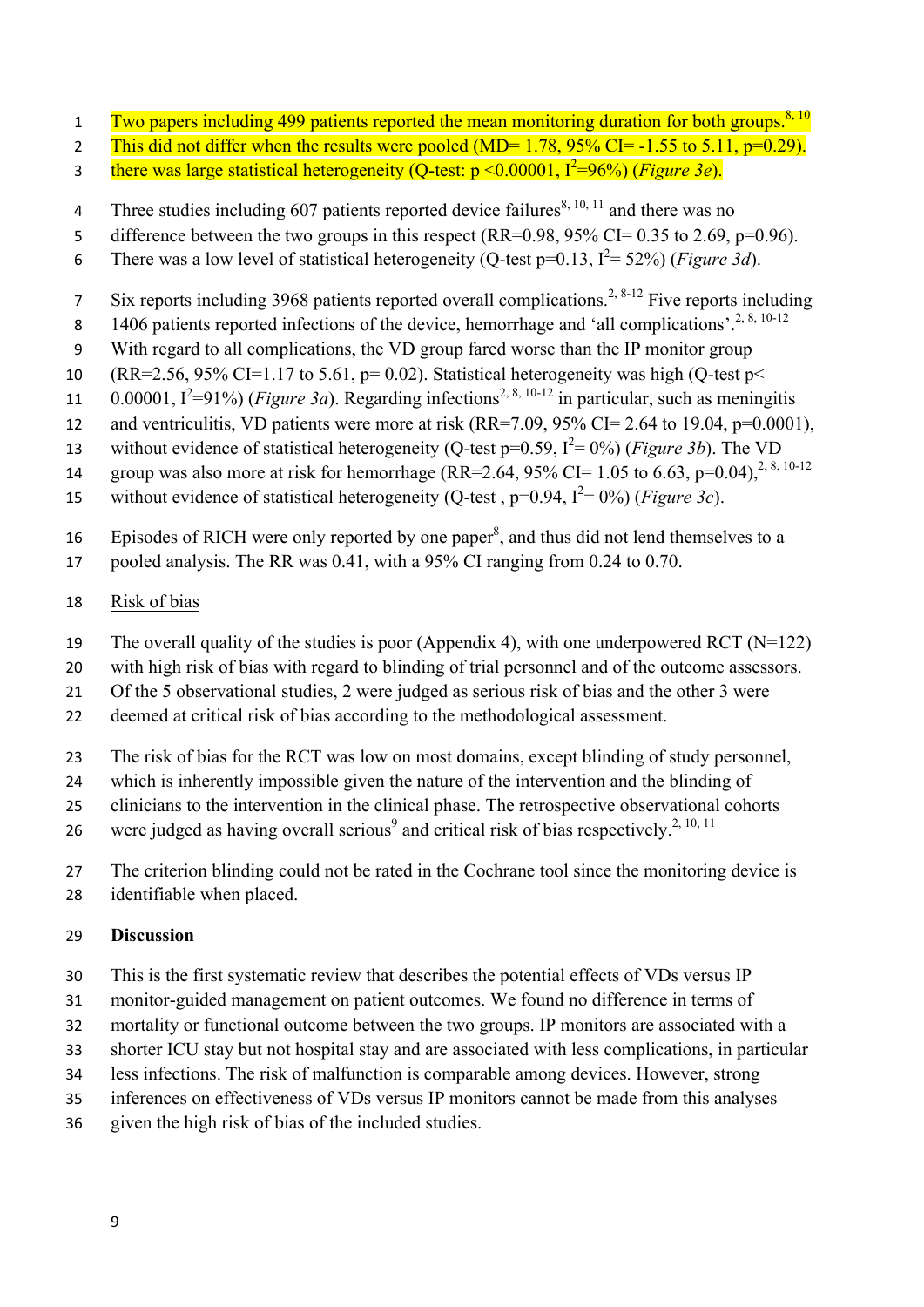- 1 The effect of ICP monitoring is the subject of an ongoing debate in the scientific literature.<sup>1,</sup>
- <sup>13-15</sup> General consensus remains that ICP monitoring is recommended in patients with severe
- 3 TBI who have traumatic abnormalities on the CT scan.<sup>16</sup>
- 4 Considerable practice variation exists with respect to the choice of monitoring device. A
- 5 recent questionnaire-based study carried out by our group in 66 centers in Europe<sup>16</sup> showed
- 6 that both parenchymal and ventricular monitoring devices were available in more than half of
- 7 centers (59%). One-third of the participants indicated that they used only parenchymal
- 8 monitors, whereas one-tenth of the participants indicated that they used only ventricular
- 9 catheters.<sup>16</sup>
- 10 This variation noticed in the study carried out by our group can be explained in light of the
- 11 limited evidence base for clinical practice. When looking at studies that provide the best
- 12 quality evidence with a least risk of bias, the only RCT on the topic suggests the superiority of
- nonitoring and treatment using  $<sup>8</sup>$  for both mortality and functional outcome, potentially</sup>
- 14 also through a decrease in the number of patients requiring surgical decompression. Our meta-
- 15 analysis shows no difference between the two groups which likely arises from the pooling of
- 16 results with lower quality studies. Despite the importance of ICP monitoring and the clinical
- 17 relevance of the comparison between VDs and IP monitors, we only found 6 papers dealing
- 18 with this head-to-head comparison. This is perhaps due to the idea that a monitoring device in
- 19 itself cannot improve outcomes, but guide treatment and because certain imaging
- 20 characteristics (midline shift, mass lesions, narrow ventricles) might deter clinicians from
- 21 inserting VD, making RCTs difficult to carry out and less generalizable.

22 It is essential to distinguish acute craniotomy for the evacuation of life-threatening space-

- 23 occupying lesions from decompressive craniectomy, a rescue therapy to resolve intracranial
- 24 hypertension refractory to medical treatment because of the vastly different prognosis.
- 25 This was, however, only properly defined as such in the paper by Liu and colleagues.<sup>8</sup> In the

26 other two papers that report this outcome<sup>9, 10</sup>, it is unclear whether patients received a

- 27 decompressive craniectomy or a craniotomy with decompression of the lesion. Kasotakis et al
- 28 report "surgical decompression" and do not define it<sup>10</sup>, whereas Aiolfi et al report in the text
- 29 "The need for craniectomy" and "Craniotomy/Craniectomy performed within 24 hours" in the
- 30 table.<sup>9</sup> When the results of Liu et al and Kasotakis et al were pooled, the difference was
- 31 significant in that the VD group required surgical decompression more often. When the
- 32 results of the Aiolfi study were added, the difference was no longer significant. Given the
- 33 major differences in prognosis between a craniotomy with evacuation of a lesion and a
- 34 craniectomy on patient outcomes, it is likely that confounding was introduced by adding the
- Aiolfi study to the pooled results, owing in part to the large number of patients included.<sup>9</sup>
- 36 The overall complication rate and in particular to the risk of infection and haemorrhage were
- 37 higher for patients receiving a VD when compared to those receiving an IP monitor.
- The infection risk for an VD in the literature ranges between as low as  $0\%^{17}$  and as high as
- $22\%^{17}$ , and this needs to be addressed when VDs are used by the implementation of a strict
- 40 protocol of insertion, care and maintenance. In this review the calculated infection rate and
- 41 overall complication rates were higher in the VD groups, ranging from  $2\frac{9}{8}$  to  $9\frac{12}{1}$ . The IP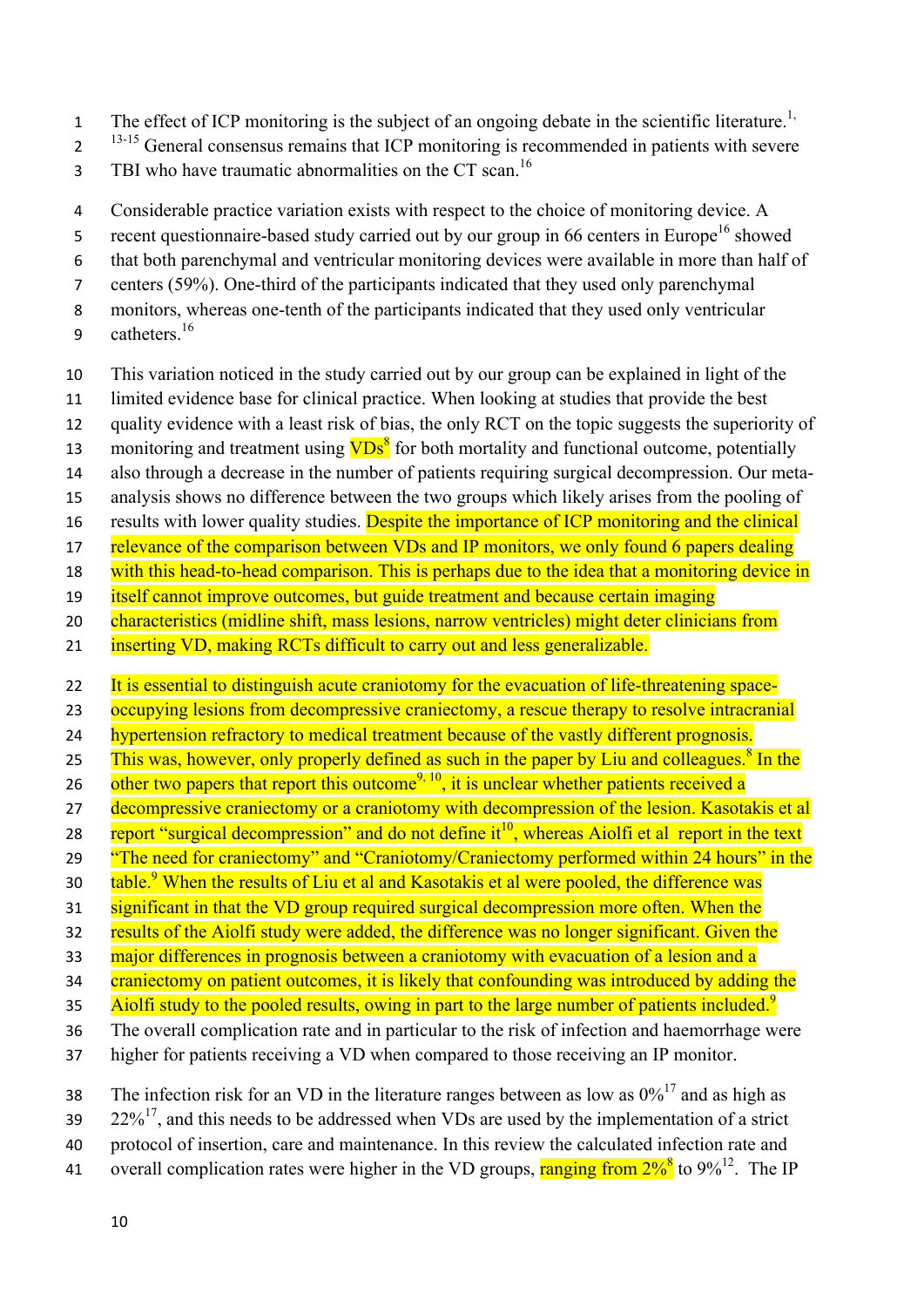- 1 monitor group had consistently very low prevalence of infection, usually under  $1\%^{2, 10}$  It is
- 2 known that a longer duration of monitoring usually leads to a higher infection rate.<sup>12</sup> Only two
- 3 papers report the mean duration of monitoring and the pooled results show no statistically
- 4 significant difference between the two groups,  $8,10$  but future research on this topic needs to
- 5 address this potential confounder.

Despite the difference being non-significant in all of the individual studies, the aggregated

- results show a significantly shorter duration of ICU admission in patients receiving IP
- monitors. At first glance, it might appear that the lower complication rate leads to a shorter
- ICU LOS. On average, patients spent one extra day in the ICU. Severe complications would
- prolong ICU stay for longer than a day and the hospital LOS does not differ significantly.
- This might, however, be a case of confounding by indication: the insertion of a ventricular
- probe requires a patent ventricle, and is best accomplished when the ventricular system is not
- displaced. In case of raised ICP the ventricles become slit and a considerable midline shift
- may develop, making the surgical insertion of the probe difficult or impossible. There is the
- risk, therefore, that VDs are used in less severe cases, where its insertion is feasible.

When looking at variables collected in the 6 included papers, we strikingly found no mention

- of the effect of CSF drainage on therapy intensity level, save for the need for performing a
- surgical decompression and the ICU LOS and number of episodes of RICH as indications of
- therapy intensity (the latter only available in the RCT). We feel that this is a necessary
- addition for future studies, as the beneficial effect of controlling ICP through CSF drainage
- might be counteracted by the risk of adverse events. It is more likely to assume that VD use
- decreases treatment intensity and is in this respect beneficial than to assume that it has, as a
- standalone entity, a direct effect on patient outcomes.
- 24 Moreover, except for the only RCT on the topic by Liu and colleagues<sup>8</sup>, no other papers
- report whether CSF was drained intermittently or continuously. Within the aforementioned
- trial CSF was drained intermittently. So far only small studies suggest a potential benefit of
- 27 continuous drainage above intermittent.<sup>18</sup> In addition, there was also no information available
- of crossover patients, i.e. patients that received an VD after receiving an IP monitor and
- whether there were differences in the readings. This also suggests another possible
- confounder: the values indicated by VDs during drainage might provide inaccurately low
- values, not detecting values above the threshold and leading to under-treatment.<sup>19</sup>
- 32 Furthermore, no mention was made in any of the papers whether antibiotic impregnated
- 33 catheters were used. These issues need to be dealt with when further research on this topic
- will be carried out.
- In light of the complications, the use of VDs might seem counterintuitive. However, in the
- pediatric population continuous CSF drainage is a relatively common practice with evidence
- 37 to support improvements in both ICP management and injury biomarkers.<sup>20</sup> In the adult
- 38 population, however, only small studies show a potential benefit of continuous drainage<sup>18</sup>.
- 39 This statement also figures as a recommendation in the guidelines.<sup>1</sup>
- 40 In light of many unanswered questions, a large comparative effectiveness study,  $2^{1}$  such as the
- ongoing CENTER-TBI and TRACK-TBI cohorts would be needed to address all of the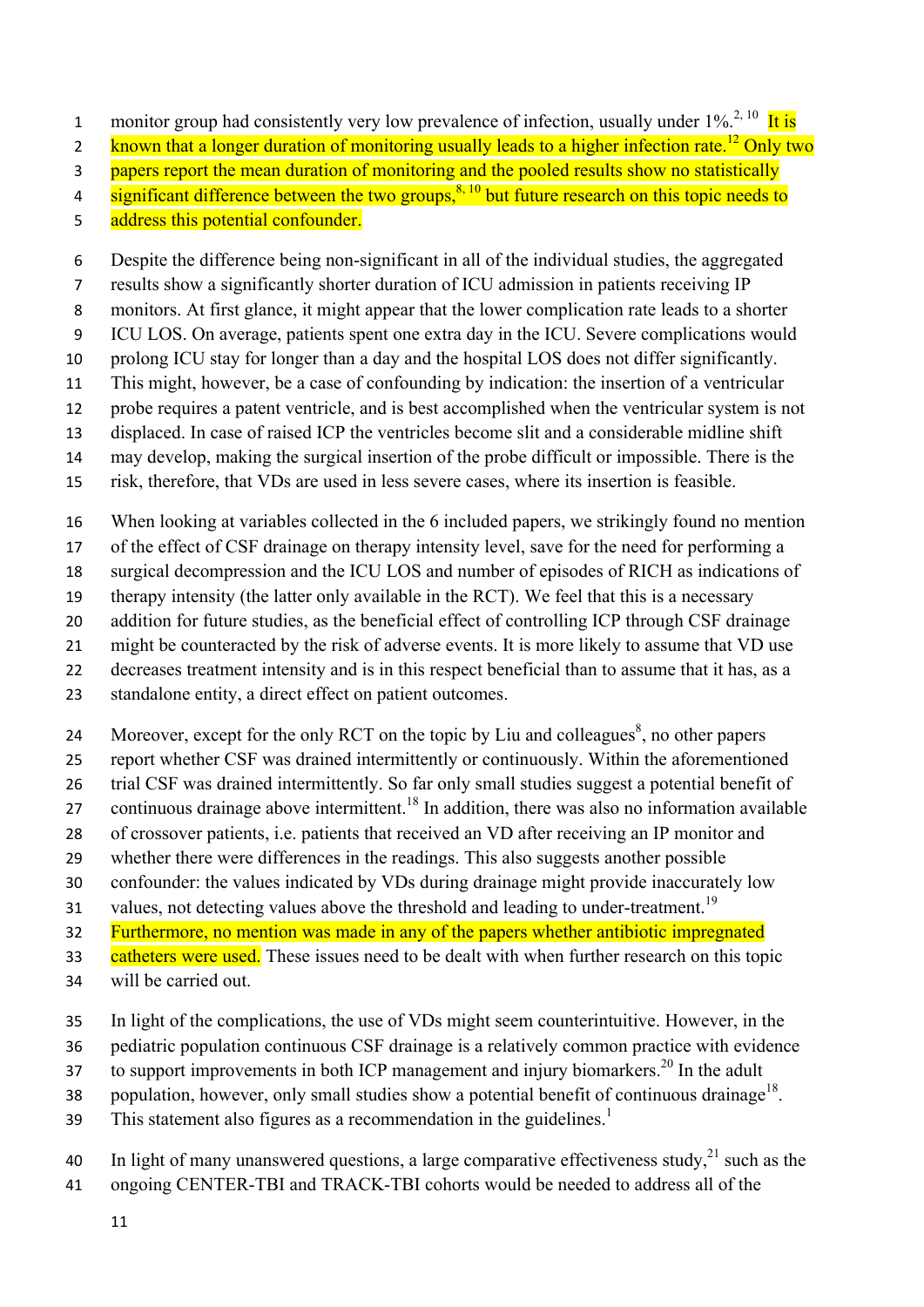- questions regarding the effectiveness, complication rate, and to assess the cost-effectiveness
- 2 of each device while keeping the risk of bias moderate or low and work around the
- 3 confounding. The topic of intermittent or continuous drainage also needs to be addressed in a
- larger dedicated trial, and the focus should also be on the effect of CSF drainage on treatment
- intensity.
- Despite the fact that the only RCT on this topic shows better results for patient outcomes, it
- 7 did not create a paradigm shift in practice, nor does it figure in the current edition of the
- 8 guidelines<sup>1</sup>. When all available data was pooled, the results of this RCT are challenged.
- Further high-quality comparisons are needed to address this issue.

#### **Deviations from the protocol and limitations**

- We were unable to access absolute values of the GOS(E) in order to dichotomize. The only
- data available was the mean GOS for the two groups which is a limitation of this study. We
- would have favored an ordinal approach to data analysis.
- We also did not measure the relative risk of receiving an VD when one had received an IP

monitor first. We included some studies that did not respect our 85% severe TBI rule, but

- given that we felt that the risk of infections when these devices are used in other injury types
- or in mixed injury types are comparable, we avoided the introduction of confounding of our
- results. VDs used in stroke are usually inserted in cases of intraventricular haemorrhage and
- 19 kept in until the blood clears, which might lead to a longer monitoring duration in the VD
- 20 group and consequently more infections. The pooled data available did not suggest a longer
- 21 monitoring duration with VDs, but only 2 of the 6 papers reported this outcome.
- Subgroup analyses were impossible since the studies did not present the required data. Funnel
- plots could also not be compiled as there were insufficient studies in order to do so.
- 

# **Conclusion**

- This systematic review suggests that in patients with severe or moderate TBI the use of VDs
- instead of IP monitors was not associated with less mortality or better functional outcome, but
- the patients did suffer more complications. Overall, these results need to be interpreted with
- caution given that the overall body of evidence is poor, consisting of mostly observational
- studies with serious and critical risk of bias. There remains a need for high quality head-to-
- head comparisons of VDs and IP monitors.

# **Acknowledgments**

 The authors would like to thank Ms. A. Synnot from Cochrane Australia for her invaluable assistance in the preparatory phase of this study and for her help in the protocol stage.

## **Conflict of interest**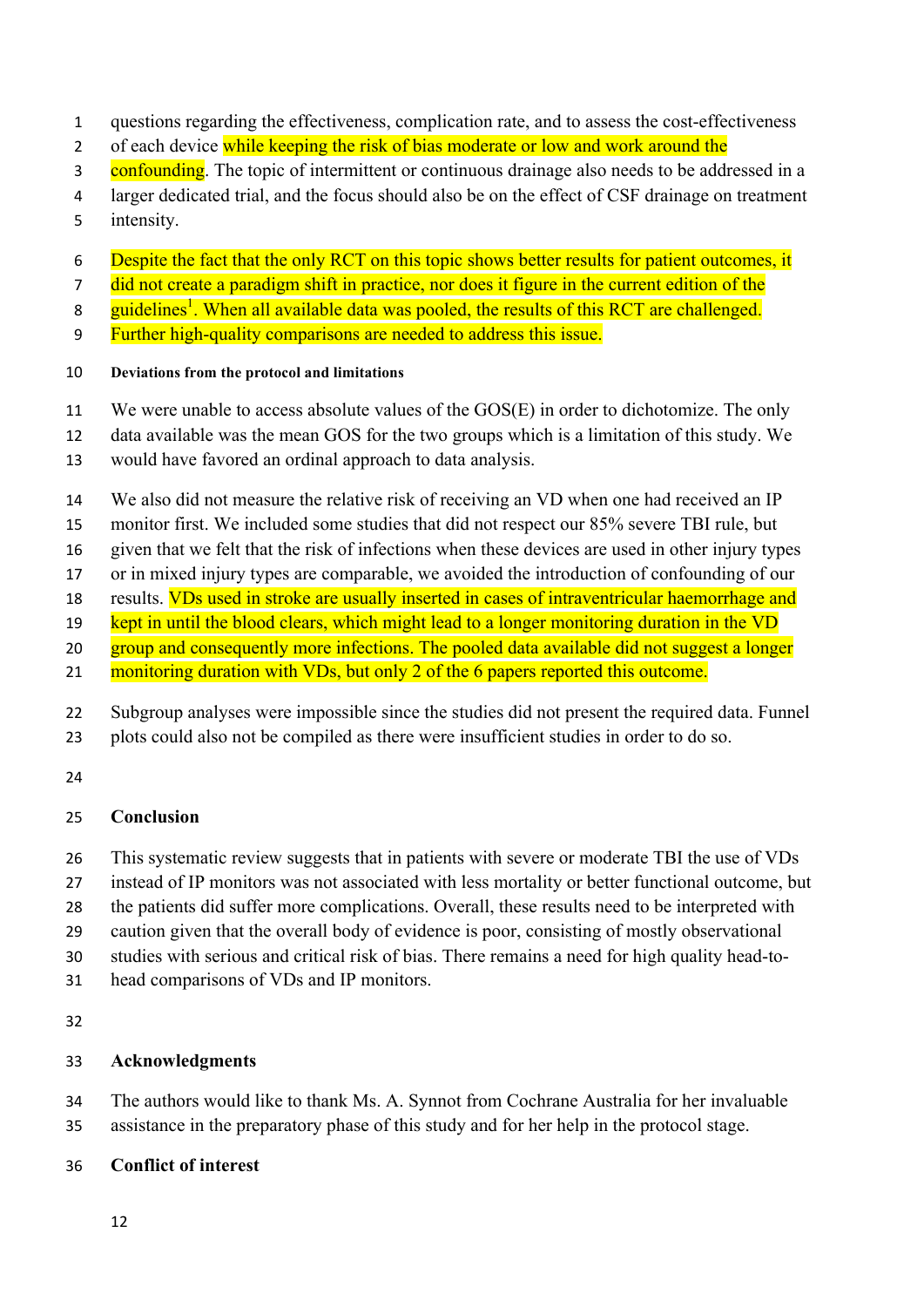- 1 All authors report funding from the European Commission, Seventh Framework Programme,
- 2 grant number 602150.
- 3
- 
- 4
- 5
- 6 References
- 7 1. Carney, N., Totten, A.M., O'Reilly, C., Ullman, J.S., Hawryluk, G.W., Bell, M.J., Bratton, S.L., Chesnut,
- 8 R., Harris, O.A., Kissoon, N., Rubiano, A.M., Shutter, L., Tasker, R.C., Vavilala, M.S., Wilberger, J.,
- 9 Wright, D.W. and Ghajar, J. (2017). Guidelines for the Management of Severe Traumatic Brain Injury, 10 Fourth Edition. Neurosurgery 80, 6-15.
- 11 2. Guyot, L.L., Dowling, C., Diaz, F.G. and Michael, D.B. (1998). Cerebral monitoring devices: analysis 12 of complications. Acta neurochirurgica. Supplement 71, 47-49.
- 13 3. Ortolano, F., Carbonara, M., Stanco, A., Civelli, V., Carrabba, G., Zoerle, T. and Stocchetti, N. (2017).
- 14 External ventricular drain causes brain tissue damage: an imaging study. Acta Neurochirurgica 159,
- 15 1981-1989.
- 16 4. (2000). The Brain Trauma Foundation. The American Association of Neurological Surgeons. The
- 17 Joint Section on Neurotrauma and Critical Care. Recommendations for intracranial pressure
- 18 monitoring technology. J Neurotrauma 17, 497-506.
- 19 5. Volovici, V., Lingsma, H.F., Steyerberg, E.W., Maas, A.I.R., Synnot, A.S., Dirven, C.M.F. and Haitsma,
- 20 I.K. (2017). External ventricular drainage versus intraparenchymalfiberoptic catheters in severe
- 21 traumatic brain injury: impact on mortality and six-month functional outcome. PROSPERO 2017
- 22 CRD42017056526 PROSPERO Available from:
- 23 http://www.crd.york.ac.uk/PROSPERO/display\_record.php?ID=CRD42017056526.
- 24 6. Higgins, J.P.T., Altman, D.G., Gøtzsche, P.C., Jüni, P., Moher, D., Oxman, A.D., Savović, J., Schulz,
- 25 K.F., Weeks, L. and Sterne, J.A.C. (2011). The Cochrane Collaboration's tool for assessing risk of bias in 26 randomised trials. Bmj 343.
- 27 7. Sterne, J.A.C., Hernán, M.A., Reeves, B.C., Savović, J., Berkman, N.D., Viswanathan, M., Henry, D.,
- 28 Altman, D.G., Ansari, M.T., Boutron, I., Carpenter, J.R., Chan, A.-W., Churchill, R., Deeks, J.J.,
- 29 Hróbjartsson, A., Kirkham, J., Jüni, P., Loke, Y.K., Pigott, T.D., Ramsay, C.R., Regidor, D., Rothstein,
- 30 H.R., Sandhu, L., Santaguida, P.L., Schünemann, H.J., Shea, B., Shrier, I., Tugwell, P., Turner, L.,
- 31 Valentine, J.C., Waddington, H., Waters, E., Wells, G.A., Whiting, P.F. and Higgins, J.P.T. (2016).
- 32 ROBINS-I: a tool for assessing risk of bias in non-randomised studies of interventions. Bmj 355.
- 33 8. Liu, H., Wang, W., Cheng, F., Yuan, Q., Yang, J., Hu, J. and Ren, G. (2015). External Ventricular
- 34 Drains versus Intraparenchymal Intracranial Pressure Monitors in Traumatic Brain Injury: A
- 35 Prospective Observational Study. World Neurosurg 83, 794-800.
- 36 9. Aiolfi, A., Khor, D., Cho, J., Benjamin, E., Inaba, K. and Demetriades, D. (2018). Intracranial pressure
- 37 monitoring in severe blunt head trauma: does the type of monitoring device matter? J Neurosurg 38 128, 828-833.
- 39 10. Kasotakis, G., Michailidou, M., Bramos, A., Chang, Y., Velmahos, G., Alam, H., King, D. and De
- 40 Moya, M.A. (2012). Intraparenchymal vs extracranial ventricular drain intracranial pressure monitors 41 in traumatic brain injury: Less is more? J Am Coll Surg 214, 950-957.
- 42 11. Khan, S.H., Kureshi, I.U., Mulgrew, T., Ho, S.Y. and Onyiuke, H.C. (1998). Comparison of
- 43 percutaneous ventriculostomies and intraparenchymal monitor: a retrospective evaluation of 156
- 44 patients. Acta neurochirurgica. Supplement 71, 50-52.
- 45 12. Dimitriou, J., Levivier, M. and Gugliotta, M. (2016). Comparison of Complications in Patients
- 46 Receiving Different Types of Intracranial Pressure Monitoring: A Retrospective Study in a Single
- 47 Center in Switzerland. World Neurosurgery 89, 641-646.